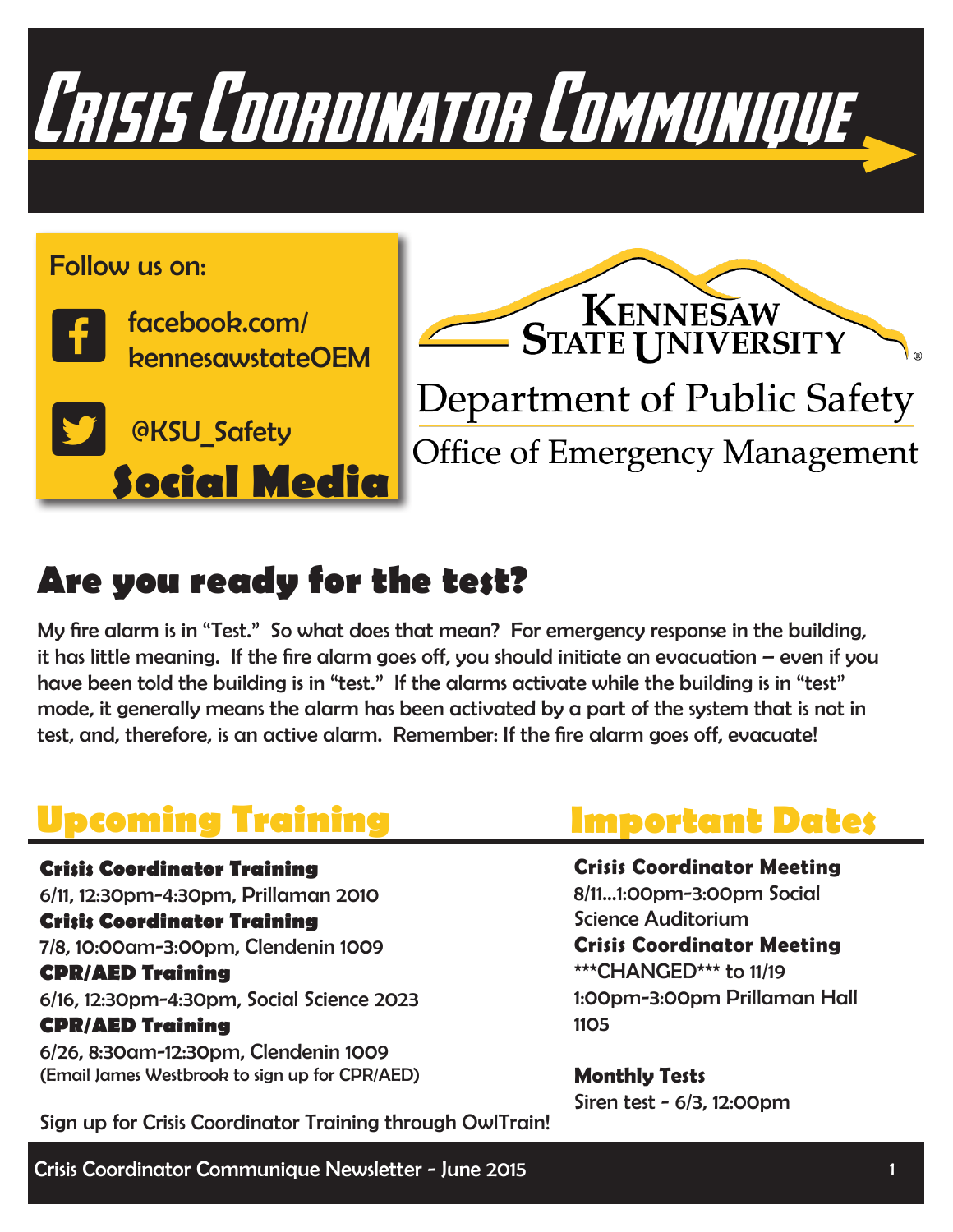The Crisis Coordinator Communique is here to provide monthly communication concerning KSU Crisis Coordination, upcoming training, and emergency and safety tips.

## **Be prepared for Hurricane Season!**

Hurricane Season in the Atlantic Basin and the Caribbean lasts from June 1st to November 30th with a significant peak in late August and early September. Hurricane season is expected to be quieter than normal due to the El Niño weather pattern we are currently experiencing. Projections for the 2015 Hurricane Season include 6-11 named storms, 3-6 hurricanes, and 0-2 major hurricanes (category 3 or greater).

Our greatest threat from hurricanes would be their residual effects – heavy rain, tornadoes, strong winds, and flooding.

## **Break the Grip on the Rip!**

Summer often means trips to the beach! Know what to do if you get caught in a rip tide! Watch this video, it could save your life!

Watch the video by scanning the QR code





**Contract Contract Contract Contract** 

ATTENTION MARIETTA CAMPUS - Coffee with Chief Stearns. In mid-June Chief Stearns will host several informal gatherings to update the campus on public safety initiatives, seek input from the campus community and answer questions. Someone from Emergency Preparedness, Community Affairs and Life Systems will join him. Expect an email soon with the details!

Crisis Coordinator Communique Newsletter - June 2015

. . . . . . . . .

. . . . . . . . . . . . . . . . . .